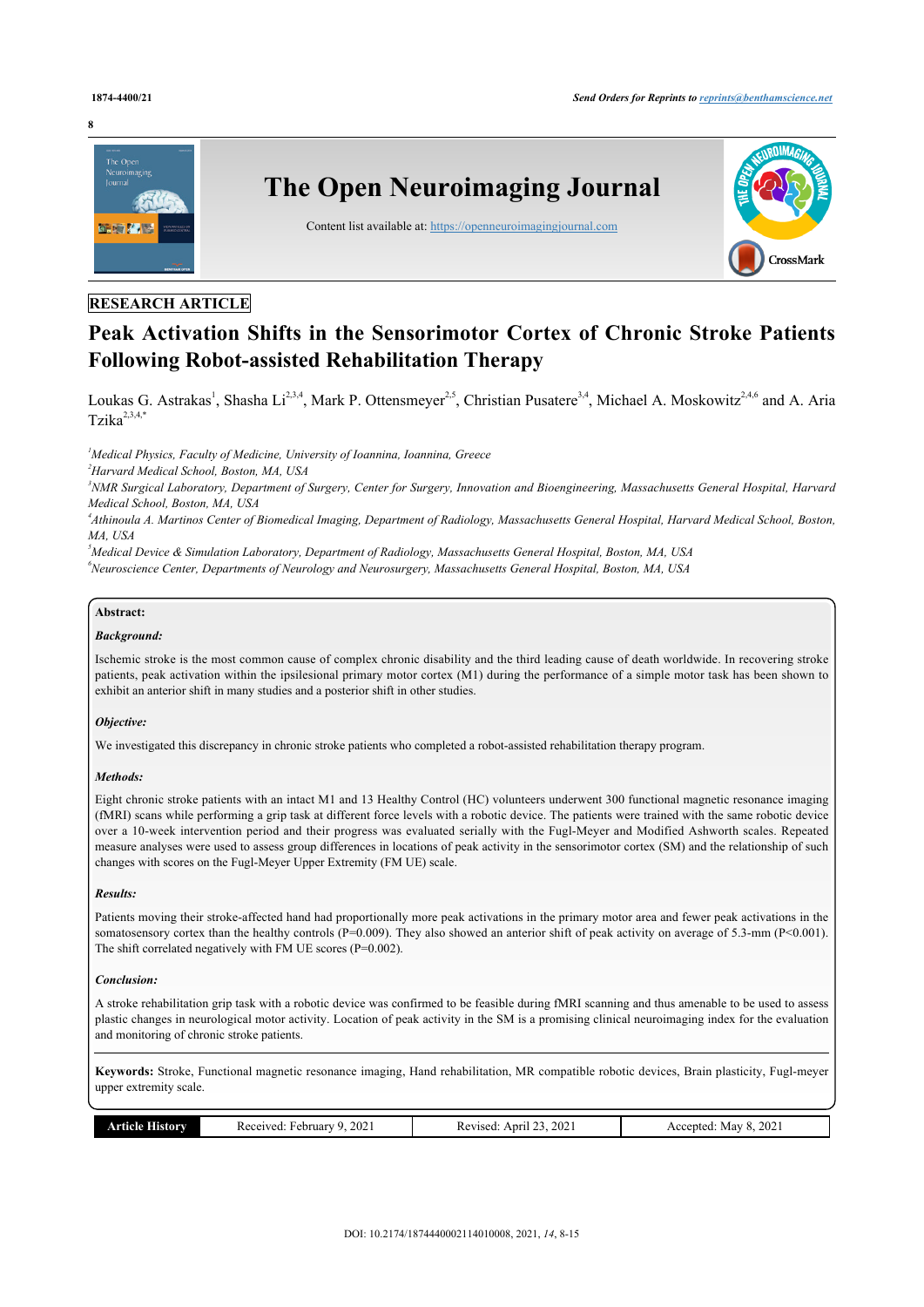Ischemic stroke is the most common cause of complex chronic disability and the third leading cause of death worldwide [\[1\]](#page-5-0). Although rehabilitation of stroke survivors is generally most effective in the acute stage, especially in the 3-6 week post-stroke time window [[2](#page-5-1)], new rehabilitation strategies offer hope for rehabilitation of chronic stroke patients, even a year or more after a stroke [[3](#page-5-2)]. Notably, a recently developed robot-aided rehabilitation device can be employed for intensive training that complements and improves upon conventional therapy methods [\[4](#page-5-3)]. Robotic devices have the advantage of guiding simple, repetitive movements with consistency [[5](#page-5-4) - [7](#page-5-5)]. Furthermore, they can be combined with games that keep patients engaged while they are challenged physically [[8](#page-5-6), [9](#page-5-7)].

A major challenge that clinicians face in stroke rehabilitation is inter-subject variability in treatment response, which is influenced by numerous factors, including age as well as the severity and location of neurological injury, and the particular behavioral or cognitive deficits that have been generated as a consequence of the injury[[10](#page-5-8)]. Objective evaluation and assessment methods are needed to monitor each individual patient's recovery and to support personalized rehabilitation planning.

Consistently, neuroimaging studies have demonstrated structural and functional brain changes that reflect plastic remodeling and reorganization of spared areas and pathways [[11\]](#page-5-9). Major neuroimaging findings include the integrity of the cerebrospinal tracts and the appearance of motor-related activation patterns that accompany poststroke neuroplasticity, which has included changes in perilesional, contralesional, non-motor, and secondary motor areas [\[12\]](#page-5-10). Based on these findings, biomarkers have been suggested for ischemic stroke diagnosis, treatment staging, and recovery monitoring[[13\]](#page-5-11). Among them, markers involving the ipsilesional primary motor cortex (M1) appear to be particularly important for stroke recovery.

Both animal and human studies have demonstrated a central role of ipsilesional M1 in plasticity that supports stroke recovery, thus making it a primary target for rehabilitation therapy[[14](#page-6-0)]. Successful poststroke recovery has been associated with an activation shift from the contralesional to the ipsilesional sensorimotor cortex (SM) and M1. Exogenous excitation of ipsilesional M1 with transcranial magnetic stimulation has been reported to facilitate improvement in motor function and to enhance motor learning in both acute and chronic stroke patients [[15](#page-6-1), [16](#page-6-2)]. Some neuroimaging studies examining the locations and extents of activated areas in the ipsilesional primary SM have reported posterior shifts in activation towards the postcentral gyrus in patients with cortical strokes as well as in patients with subcortical strokes [[17](#page-6-3) - [22](#page-6-4)]. However, this displacement appears not to correlate with motor recovery. Thus, its significance in the context of stroke remains elusive. However, it is noteworthy that it has

been associated with attention processes and recruitment of primary somatosensory corticospinal fibers [\[17](#page-6-3)] as well as increased cortical thickness[[21](#page-6-5)]. Conversely, other studies have reported anterior displacement of SM activation. A study of 8 stroke patients with resultant capsular lesions of the pyramidal tracts, compared to 10 healthy controls (HCs), documented a large ventral extension of the hand field of the contralateral SM in stroke patients [\[23](#page-6-6)]. A longitudinal study employing functional imaging with positron emission tomography showed similar findings in two of five patients with subcortical infarcts[[24\]](#page-6-7). Another study with severely affected stroke patients found that recovery was associated with the activation of more anterior premotor pathways [\[25](#page-6-8)]. A recent study with chronic stroke patients found activation in the ipsilesional region ventral to the hand area of the primary SM [[26](#page-6-9)]. A popular interpretation of these anterior shifts is that intact premotor cortex (PM) areas may undergo adaptions to compensate for damaged regions [[25\]](#page-6-8).

The aim of the present study was to investigate the aforementioned directional discrepancy (posterior *vs*. anterior) of ipsilesional SM displacement in stroke patients. To this end, we performed a longitudinal functional magnetic resonance imaging (fMRI) study following the robot-assisted rehabilitation therapy of 8 chronic stroke patients and compared the findings with those of 13 age-matched HCs. We assessed our patients with clinical scales to explore the potential of using SM activity displacement as a biomarker of clinical recovery. In contrast with previous studies, the same Magnetic Resonance Imaging (MRI)-compatible robotic device was used both for training and during the MRI paradigm, allowing direct assessment of the brain's functional changes induced by the rehabilitation protocol.

# **2. MATERIALS AND METHODS**

#### **2.1. Subjects**

Eight stroke patients  $(49.9 \pm 12.7)$  years old, 4 men, 4 women) and 13 age-matched, right-handed healthy volunteers  $(55.4 \pm 13.1$  years old, 5 men, 8 women) participated in this study. They were recruited through registries of stroke survivors who have agreed to be contacted for stroke recovery studies that are maintained at Massachusetts General Hospital. The inclusion criteria for stroke patients were: a) first-ever ischemic stroke incurred in middle cerebral artery territory at least 6 months prior to recruitment; b) acute unilateral loss of hand strength score of <4 on the Medical Research Council scale (0-5, 5 = normal) for  $\geq$ 48 hours; and c) right-handedness according to the Edinburgh Handedness Inventory. The exclusion criteria were: a) the presence of any hearing, vision, language, or cognitive deficit; b) fMRI contraindications; and c) any disorder that impairs the motor function of the strokeaffected hand.

Institutional review board approval of the study was granted by the Partners Human Research Committee (protocol no. 2005P000570). All participants provided informed consent.

#### **2.2. Rehabilitation Protocol**

Patients were trained under supervision at home with the

<span id="page-1-0"></span><sup>\*</sup> Address correspondence to this author at the NMR Surgical Laboratory, Department of Surgery, Massachusetts General Hospital, and Shriners Burns Institute, Harvard Medical School, 51 Blossom Street, Room 261, Boston, MA 02114, USA; Tel: (617) 371-4871; Cell: (617) 308-1958;

Fax: (617) 720-3544; E-mails: [atzika@hms.harvard.edu](mailto:atzika@hms.harvard.edu) and [atzika@partners.org](mailto:atzika@partners.org)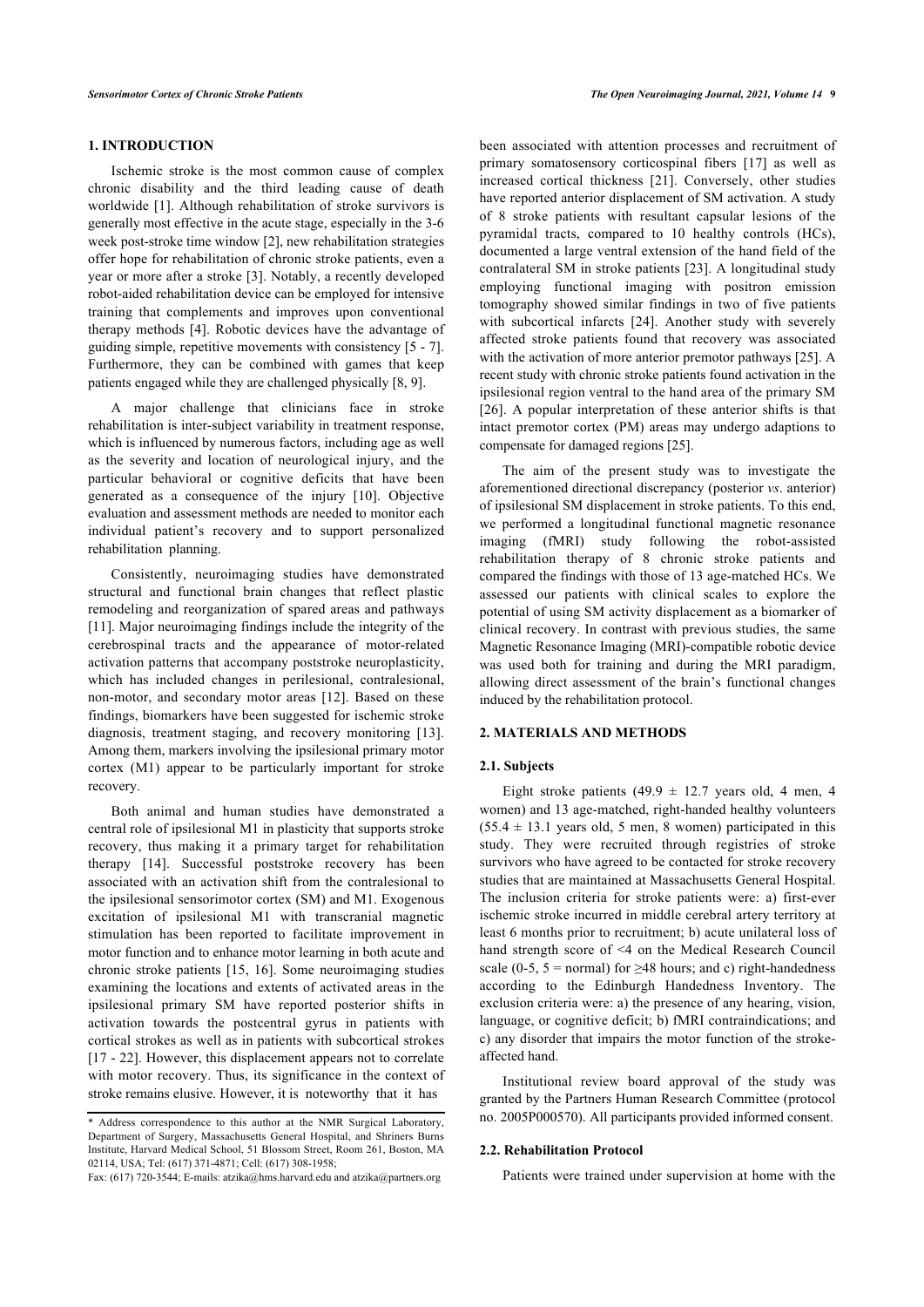third-generation Magnetic Resonance Compatible Hand-Induced Robotic Device [[27\]](#page-6-10) ("MR\_CHIROD") coupled with an interactive computer game for 45 minutes per day, 3 days per week, over a 10-week period. Their motor performance was assessed before training (baseline), at approximately monthly intervals during training to monitor progress, and 1 month after completing training (follow-up) to assess persistence over time. The clinical motor scales used were: a) the Fugl-Meyer scale for sensorimotor impairment (Upper Extremity, Wrist, Hand, Coordination, Sensation, Passive Joint Motion, Joint Pain, Total); and b) the Modified Ashworth scale (Elbow, Wrist, Fingers, Thumb) for spasticity. Motor deficits were classified according to Page and colleagues' recommendations[[24\]](#page-6-7).

#### **2.3. Imaging**

The HCs were submitted to a single scanning session, and stroke patients underwent five scan sessions, concordant with clinical motor assessments, including one at baseline, three during rehabilitation, and one at the 1-month follow-up time point. All brain scans were performed with a 3-T Skyra Siemens full-body scanner equipped with a 32-channel phasedarray surface coil.

The imaging protocol was comprised of three sequences. Firstly, for high resolution T1-weighted anatomical imaging, we conducted a magnetization-prepared rapid gradient-echo sequence with a repetition time (TR) of 2,300 ms, an echo time (TE) of 2.53 ms, an inversion time of 900 ms, a field of view (FOV) of 256 mm, a resolution of  $1 \times 1 \times 1$  mm<sup>3</sup>, and a PAT factor of 2. Secondly, for field mapping, a double-echo fast gradient echo pulse sequence (TR, 650 ms; TE1, 4.92 ms; TE2, 7.38 ms; FOV, 220 mm; resolution,  $2 \times 2 \times 2$  mm<sup>3</sup>) was used. Thirdly, for fMRI, we employed a single shot multi-slice echoplanar imaging pulse sequence (TR, 3,000 ms; TE, 30 ms; FOV, 220 mm; resolution,  $2 \times 2 \times 2$  mm<sup>3</sup>; PAT factor, 2; simultaneous mutli-slice shift, 3; 100 dynamic scans; and 4 dummy scans).

#### **2.4. Motor Task**

The motor task was performed with the MR\_CHIROD, which was securely attached to the scanner table next to the subject so that the palm and the digits of the right hand could comfortably operate the handle of the device. The motor paradigm had a classical boxcar design with alternating 21-s rest and action periods. During action periods, the subjects compressed and released the MR\_CHIROD synchronously with a visual metronome cue (black circle projected on a whitebackground screen) that oscillated radially at 0.52 Hz (11 cycles over 21 s). During rest periods, the subjects stared at a black fixation cross on the same white background. The squeezing rate of 0.52 Hz provided a good compromise between adequate motor activation, acceptable head motion, the feasibility of task execution, and whole numbers of both squeeze cycles and TRs.

Before scanning, each subject's maximum grip strength was evaluated with the MR\_CHIROD by increasing the graspresisting force progressively until a full grasp closure could not be completed. During scanning, the paradigm was executed for both hands using a resistive force equal to 60%, 40%, and 20% of the subject's maximum grip strength, resulting in six different motor sessions. Subjects rested between sessions to minimize fatigue. Particular care was taken to restrict motion artifacts, including the placement of foam rubber pads with straps across the forehead, arms, and elbows to minimize motion and dampen motion coupling between the subject's arm and body. The non-moving hand was closely monitored for mirror motions.

#### **2.5. Data Analysis**

The data were analyzed using the standard statistical parametric mapping toolbox pipeline in SPM12. Preprocessing steps included distortion corrections with FieldMap tools, motion correction, time slicing, normalization to Montreal Neurological Institute (MNI) standard space using registered three-dimensional T1-weighted images and smoothing with a Gaussian kernel of  $8 \times 8 \times 8$  mm. Multiple linear regressions were fitted to preprocessed voxel-level data according to a least-squares approach. The dependent variables were the boxcar input function convoluted with a hemodynamic response function and motion regressors. A first-level analysis provided an SPM (T)-map of activated areas for each subject. The peak activation was defined as the voxel with the highest SPM (T)-map value per patient, task, and site. Peak activation represents the most likely position where task-specific functional tissue can be found. Therefore, this metric is commonly used in functional MR imaging somatotopic studies to quantify localization differences. The MNI coordinates of the maximum activation in the combined area of SM and premotor cortex were recorded, and the Human Motor Area Template was used for labeling [\[28\]](#page-6-11). Α chi-squared test was used to assess group differences in template labels at peak activation. Chi-squared values are reported with degrees of freedom (df). Mean values are reported with standard deviations (SDs).

Mixed linear regression models with coordinates of maximum SM activation as dependent variables and group, age, gender, and force level as covariates were used to assess inter-subject statistical inferences because they can affect repeated measures and correlations in the data of each subject. Mean differences were assessed between groups (patients *vs*. HCs), and between force levels within each group. Mixed linear regression modeling was also used to assess associations of peak activation coordinates with time after the first fMRI session and with Fugl-Meyer Upper Extremity (FM UE) scale scores, which have been established as a reliable measure of hand impairment in stroke patients. Statistical analyses were performed in SPSS version 23.0 (IBM, Inc.). Τhe two-tailed threshold of  $p < 0.05$  was regarded as statistically significant.

# **3. RESULTS**

Three patients had strokes affecting the postcentral gyrus. One of these three patients also had a stroke in the superior frontal gyrus, while another had one in the supramarginal gyrus. The remaining five patients had striatocapsular infarcts. Four of them had putaminal infarcts, and the fifth had an insular cortex infarct as well as an external capsular infarct. One of the putaminal infarcts extended to the posterior limb of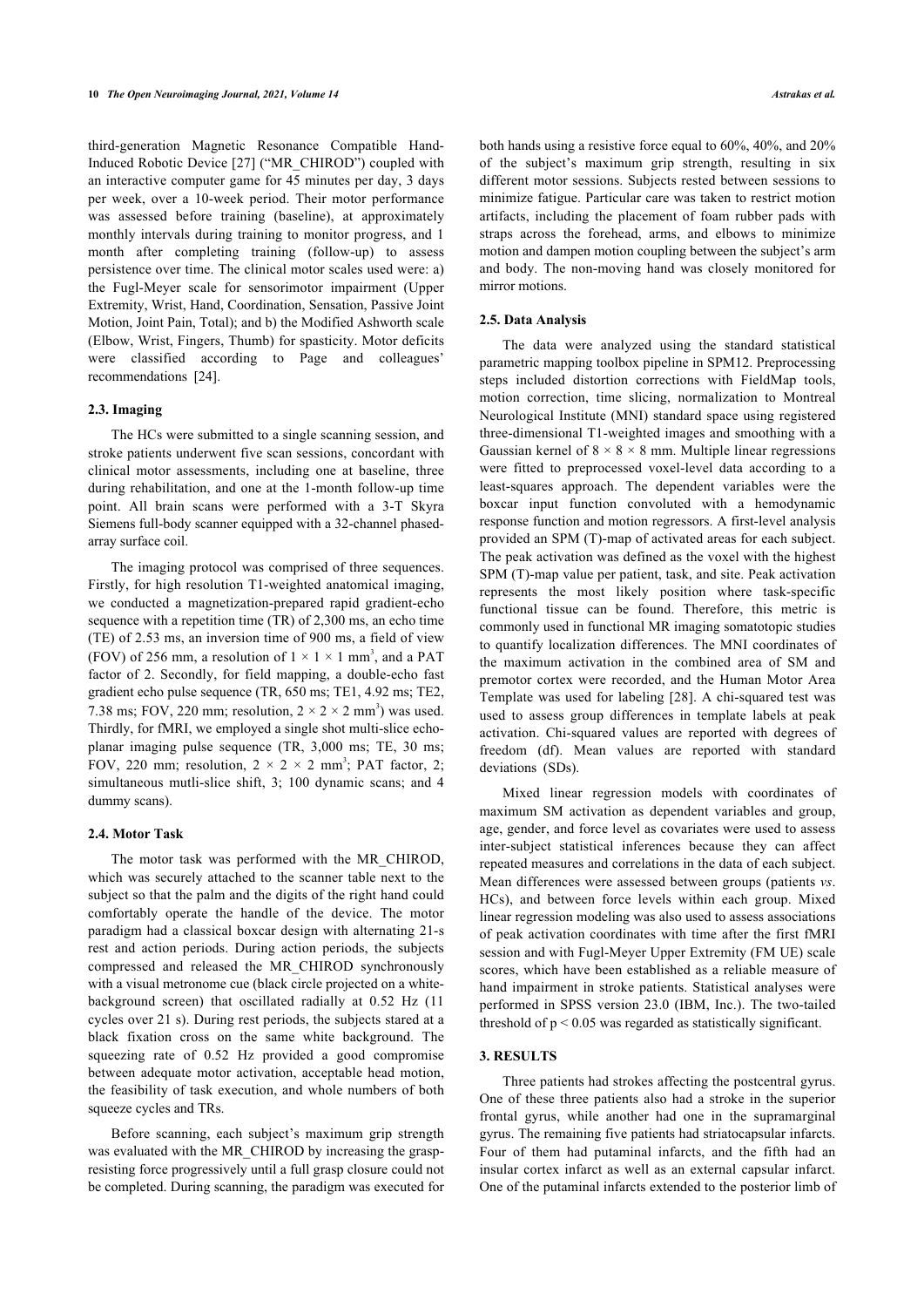the internal capsule and the other extended to the superior corona radiata. In all patients, M1 was spared.

All patients completed the interventional rehabilitation program, except one who dropped out after the second session. Their clinical scores indicate that they all had clinically significant right-sided motor impairment. Specifically, they had a mean FM UE score ( $\pm$ SD) of 21.0  $\pm$  4.4; six were classified as having a moderate impairment and two were classified as having severe impairment. One patient exhibited spasticity (Modified Ashworth scale scores: elbow, 3; wrist, 4; fingers, 3; thumb, 3). According to the FM UE scale, only two patients exhibited marginal progress  $(+4, +5)$  during rehabilitation (Fig. **[1](#page-3-0)**) [\[29](#page-6-12)].

<span id="page-3-0"></span>

<span id="page-3-3"></span>**Fig. (1).** Evolution of the Fugl-Meyer Upper Extremity scale (FM UE) scores over the rehabilitation study period (sessions 1-4) and at 1 month follow-up (session 5) by the patient.

Of 300 scans, 9 were rejected due to excessive motion. For all subjects, the fMRI analysis showed activation in the SM contralateral to the moving hand. As shown in Table**1**, according to Human Motor Area Template labeling, stroke patients gripping with their right hands had proportionally more peak activations in the PM and M1 areas and fewer peak activations in the somatosensory cortex (SS) ( $\chi^2$  = 13.3, df = 3,  $p = 0.009$ ).

<span id="page-3-1"></span>**Table 1. Frequency distribution and percentage of peak brain activation by the group during grip task performance with the right hand in the human motor area template.**

|        | Group Unlabeled | M1               | <b>Dorsal</b><br><b>PM</b> |             | Primary SS $\chi^2$ Statistics   |
|--------|-----------------|------------------|----------------------------|-------------|----------------------------------|
| HС     | $4(10.3\%)$     | 26<br>$(66.7\%)$ | $0(0.0\%)$                 | $9(23.1\%)$ | $\chi^2 = 13.3$ , df<br>= 3, P = |
| Stroke | $10(9.3\%)$     | 90<br>$(83.3\%)$ | $3(2.8\%)$                 | $5(4.6\%)$  | 0.009                            |

HC, healthy controls; M1, primary motor cortex; PM, premotor cortex; SS, somatosensory cortex; df, degrees of freedom.

<span id="page-3-2"></span>Comparison of the MNI coordinates of the peak activation sites within SM regions between HCs and stroke patients showed that, for the paretic right hand, patients had, on average, a 5.3-mm anterior shift of ipsilesional peak activation compared to HCs (Table **[2](#page-3-2)**).

**Table 2. Comparison of the MNI coordinates of peak activation in the Sensorimotor cortex (SM) between the right hand of Healthy Controls (HCs) and the (right) paretic hand of stroke patients (Stroke), and the statistical results obtained when peak activation coordinates were used as linear regressors of Fugl-Meyer Upper Extremity scale (FM UE) scores.**

| <b>Orientation</b> | <b>Peak Activation Sites in</b><br>SM,<br>Mean EM [95% CI] |                                   |         | <b>Peak Activation</b><br><b>Coordinates as Linear</b><br><b>Regressors of FM UE</b><br><b>Scores</b> |       |
|--------------------|------------------------------------------------------------|-----------------------------------|---------|-------------------------------------------------------------------------------------------------------|-------|
|                    | HC                                                         | <b>Stroke</b>                     | P       | Coefficient<br>[95% CI]                                                                               | P     |
| Right-left         | $-37.2$<br>$[-39.3,$<br>$-35.3$ ]                          | $-37.1$<br>$[-38.2,$<br>$-36.1$ ] | 0.91    | 0.12<br>$[-0.02, 0.26]$                                                                               | 0.106 |
| Anterior-posterior | $-22.7$<br>$[-23.9,$<br>$-21.4$ ]                          | $-17.4$<br>$[-18.1,$<br>$-16.7$ ] | < 0.001 | $-0.18$<br>$[-0.29 - 0.07]$                                                                           | 0.002 |
| Superior-inferior  | 61.8<br>[59.3,<br>64.41                                    | 62.9<br>[61.4,<br>64.41           | 0.49    | 0.06<br>$[-0.03, 0.15]$                                                                               | 0.201 |

CI, confidence interval.

For the left non-affected hand, there was no inter-group difference in SM peak activation coordinates. These findings are depicted in Fig. (**[2](#page-3-3)**), wherein voxels of maximum activation for both hands of subjects in both groups are overlaid on a brain surface template.



**Fig. (2).** Spatial distributions of peak brain activation during a grip task with both hands. Dots (red, left hemisphere stroke patients; green, healthy control subjects) are overlaid on an International Consortium for Brain Mapping brain surface template (ICBM-152).

Force level did not affect peak activation coordinates in the SM in either group. Time since the first fMRI session did not affect peak activation locations in the stroke patients. Finally, there was a negative association of anterior-posterior coordinates of peak activation with FM UE scores (Table **[2](#page-3-2)**), such that the negative sign of association indicates that greater anterior shifts were related to lower clinical scores and thus poorer motor performance. Note that in MNI space, a greater value (or less negative value in this case) in the anteriorposterior axis coordinate represents a shift in the anterior direction. The other directions (right-left, superior-inferior) were not significantly related to clinical scores.

# **4. DISCUSSION**

In this case-control longitudinal study, it was shown that functional neuroimaging can be combined with robotic rehabilitation, making a direct assessment of activation in motor areas of the brain during robotic-assisted motor task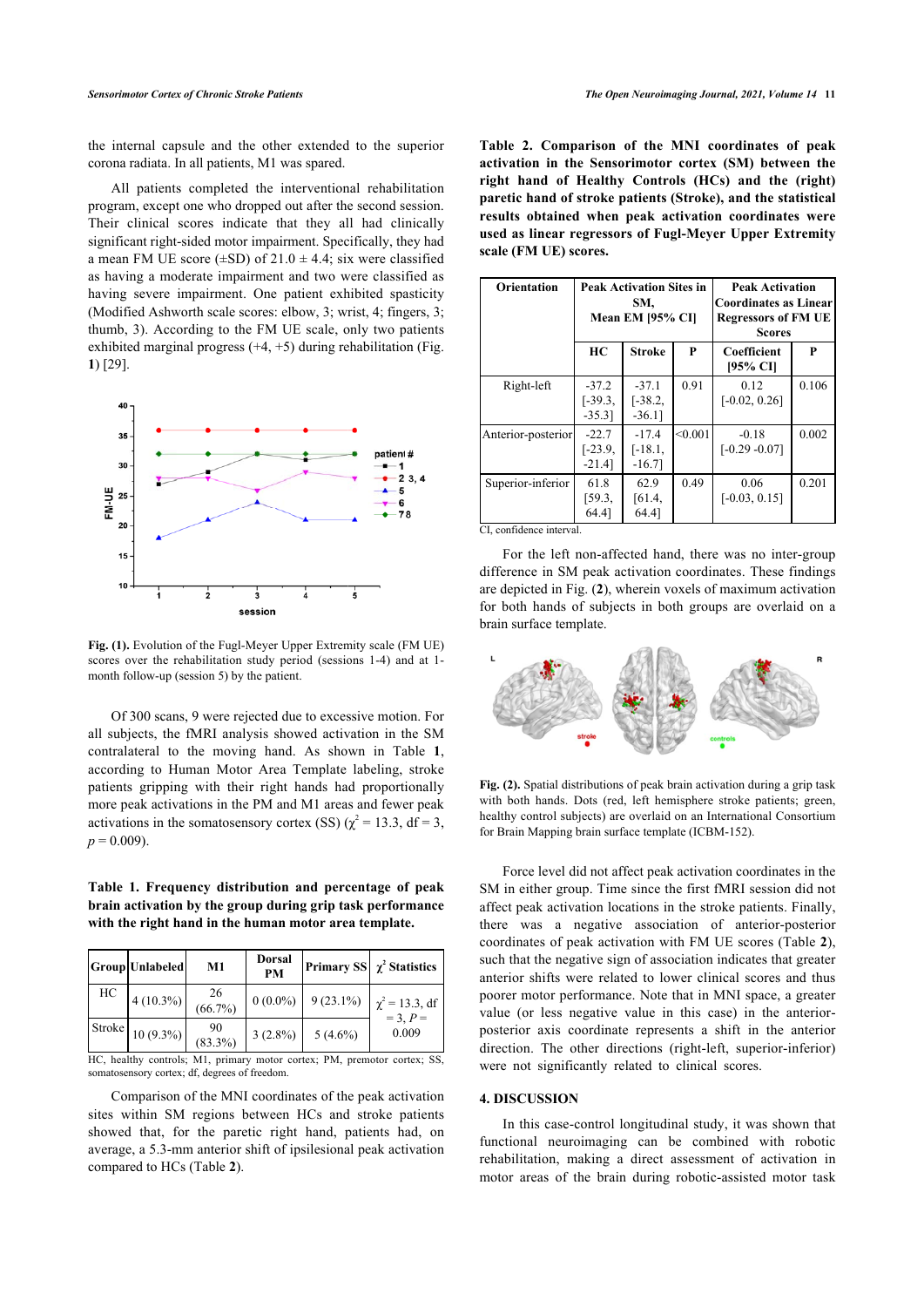performance feasible. A force-independent anterior shift of the peak activation in the ipsilesional SM was detected during a simple grip task performed by chronic stroke patients using their paretic hands. Regression analysis revealed a negative association between this shift of SM peak activation and FM UE scores. These findings extend our previous work [\[30](#page-6-13)] and corroborate findings by others [[31\]](#page-6-14).

As expected, HCs presented a more localized activation pattern than stroke patients within the distributed motor system. The largest activation cluster was consistently within the SM, though the location of peak activation varied (Table **[1](#page-3-1)**). In the HC group, the area of peak activation within the SM during gripping was in the SS more often than in the stroke group. Many studies have demonstrated that the SS mediates an important role in motor function [\[32](#page-6-15)]. This role is not limited to the processing, translating, and directing of sensory input to the motor system through feedback loops that control, correct, and fine-tune movements [\[33](#page-6-16)]. Converging evidence supports the proposed existence of reciprocal, two-way communication between the primary SS and M1, allowing SS not only to control but also to drive movements, even without M1 intervention [\[34](#page-6-17) - [37\]](#page-6-18). The role of SS becomes prominent in complex movements requiring continued sensory information for precise execution. Although the simple grip motion in our paradigm is not complex, its precise coordination with a visual stimulus may explain the fairly frequent somatosensory overactivation in the HC group.

Stroke patients had peak activation mainly in M1, with large intra-subject variability in the location and intensity of motor activation. A lack of consistency in grip function due to poor motor control is common among stroke patients performing rehabilitation tasks and likely underlies the detected variability in performance. The limited peak activation in SS observed in this study is compatible with an anterior shifting of M1 activation and could be explained in part by the patient cohort composition. Four patients had stroke lesions affecting the postcentral gyrus or had abnormal values on the Fugl-Meyer sensation scale. Animal studies have shown that stroke affecting sensory cortices can cause increased M1 excitability and the formation of a new sensory map that overlaps partly with motor representation[[38,](#page-6-19) [39](#page-6-20)].

Patients with better motor outcomes had peak activation locations closer to those of HCs. Similar normalization patterns have been documented in studies not employing forceintensive motor tasks. In these studies, a return of normal ipsilesional M1 activation was often found in recovering stroke patients, especially in those showing good recovery, even in the presence of reduced cortical thickness [\[40](#page-6-21), [41\]](#page-6-22).

Although the exact cause of aberrations in M1 ipsilesional activation after stroke is unclear, such aberrations underscore the importance of this area in the recovery process. They may reflect large-scale adaptive alterations of the entire motor network. Indeed, in a study that employed graph analysis of the functional connectome of stroke patients, increased regional centrality of the ipsilesional M1 was observed, indicating an upgraded role of M1 as an information hub in the motor network[[42\]](#page-6-23). When M1 is structurally intact and not completely disconnected, as in our cases, it may recruit

previously silent synapses; cortico-cortical pathways might thus recruit intact ventral nonprimary motor areas, while cortico-spinal pathways could compensate for damaged tract fibers, thereby facilitating recovery. Although other factors, such as altered vasomotor activity and neurovascular coupling, cannot be excluded, the hypothesis of unmasking of latent connections after stroke has been supported by many studies and could explain the presently detected shifts in the locations of maximum activation [[43](#page-6-24)]. Enlargement of dendritic fields and modification of synaptic weights by long-term depression and potentiation mechanisms could be the processes responsible for these plastic changes at the neuronal level [\[44](#page-6-25), [45\]](#page-6-26).

Sporadic ventral shifts of brain activity, either to the PM or to the facial motor area, have also been reported in patients who have suffered a stroke affecting M1 [[23](#page-6-6) - [25](#page-6-8)]. A metaanalysis of 190 patients executing active movement tasks showed an average 6.5-mm ventral displacement of M1 activity in both the acute and the chronic stroke stage, in agreement with our findings [\[31\]](#page-6-14). The same study showed a particularly notable association between ventral shift and motor outcomes among patients who had subcortical strokes. Meanwhile, caudal shifts were detected in patients performing passive tasks, indicating that activity displacement may depend on task demands. The authors, based on previous findings [\[46](#page-6-11)], suggested a processing displacement from dorsal Brodmann area (BA)4a, located on the upper and anterior bank of the central sulcus, to ventral BA4p deep in the sulcus as the cause of the ventral shift. Activity in BA4p has been shown to correlate with the magnitude of recovery [[47](#page-6-27), [48\]](#page-6-28). While we have found an activation shift of similar size here, our data (Fig. **[2](#page-3-3)**) do not support the hypothesis of limited displacement between different M1 segments. We believe that the activation shift varies considerably among stroke patients that should be demonstrable as a statistical effect in large sample population studies or in studies with many scanning sessions like ours.

Although common patterns of brain activity have been observed in stroke patients, each patient presents a unique case. Recovery is a complex dynamic process that depends on numerous genetic, pathophysiological, sociodemographic, and therapeutic factors. Moreover, substantial intra-subject variability of brain imaging has been related to both methodological issues (*i.e*., the task, data preprocessing and analysis, statistical power, *etc*.) and the instability of the brain's natural state [[49](#page-7-0)]. The causes of discrepancies between studies reporting posterior shifts in M1 activation and this study are likely multifactorial, including, but not limited to, small cohorts, differences in stroke severity and location, and the use of different motor tasks.

The presently reported correlation between clinical motor scale scores and the detected anterior shift indicates that our approach of performing a rehabilitation task in the scanner is more clinically relevant than assessing activation during simple finger tasks, at least for patients with moderate or severe presentations. The small number of subjects is a limitation of the present study, partially mitigated by the multiple sessions per subject. Another limitation is the lack of temporal analysis of the serial measurements. Our ability to associate brain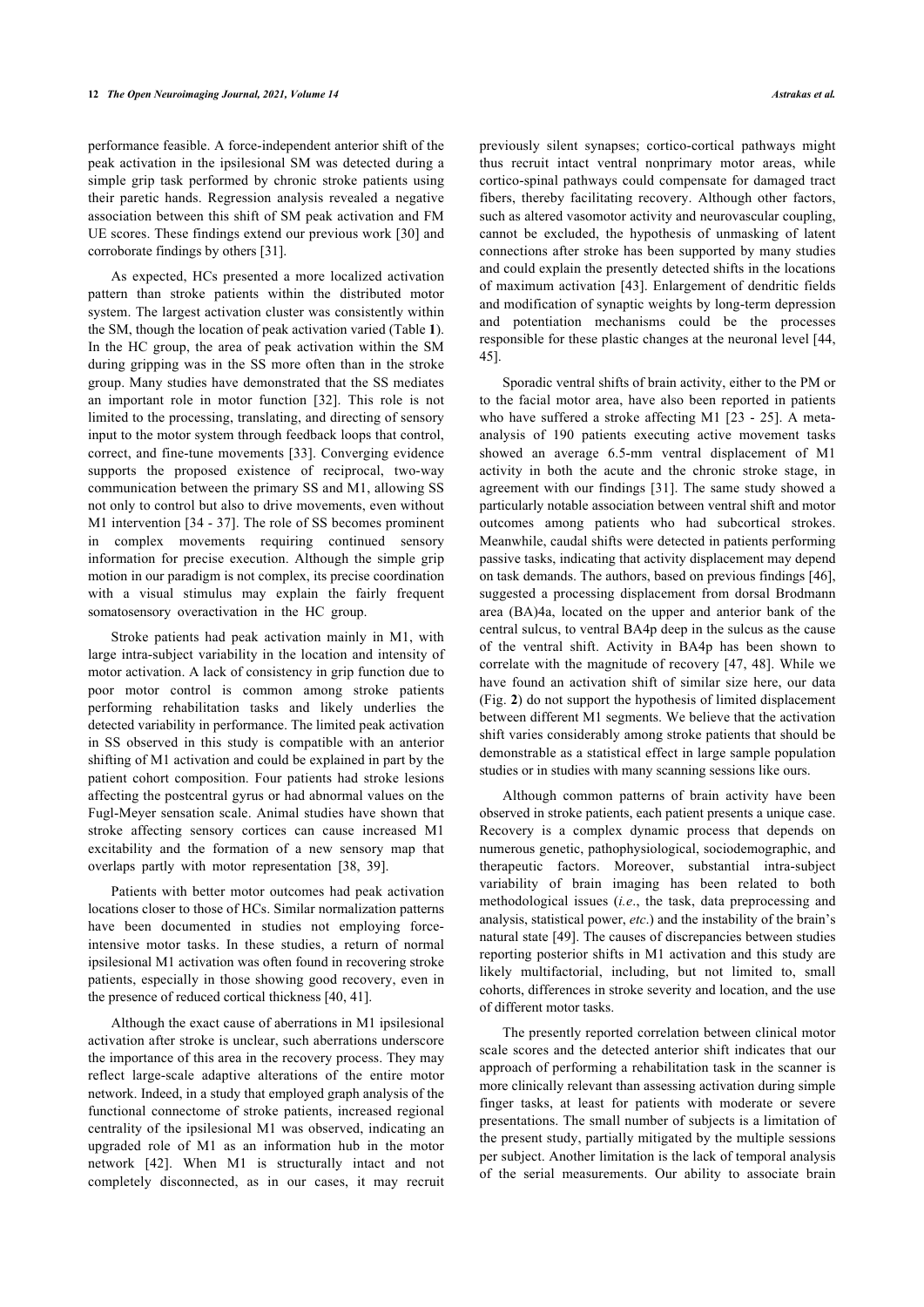activity data with the evolution of motor performance was likely limited by the quite limited improvements observed by our patients during the intervention period (Fig.**1**). Larger cohorts with more pronounced therapeutic results are needed to elucidate the utility of SM activation shifts in the monitoring or even prediction of rehabilitation outcomes.

Mapping of brain activation during a rehabilitation exercise was a major goal of the present study. Prior studies with similar goals have used either simple motor tasks (*e.g*. finger tapping) or complex movements requiring manual dexterity (*e.g*. finger to thumb opposition task). In stroke cases, simpler tasks may not probe the motor network sufficiently, whereas difficult or complicated tasks performed during fMRI may result in non-compliance and thus poor brain activation. The present study shows that brain activation patterns in forceintensive rehabilitation tasks might not coincide with those produced by finger or hand tasks and might be better for monitoring rehabilitation progress. Grip tasks are feasible for most stroke patients and clinically relevant because they are primary rehabilitation targets for improving function (*e.g*., supporting and holding objects).

<span id="page-5-2"></span><span id="page-5-1"></span><span id="page-5-0"></span>Performing intense tasks during fMRI presents serious challenges, including the need for specialized MRI-compatible training devices and the potential for inducing mirror movements and significant head motion, which themselves may correlate with brain activation and thus render the data useless. Due to these challenges, we did not explore the relationship of the activation intensity or extent with motor outcome in this study. Instead, we focused on the location of peak activation as an index that would be less sensitive to motion artifacts than intensity or extent of brain activity.

# <span id="page-5-4"></span><span id="page-5-3"></span>**CONCLUSION**

<span id="page-5-5"></span>A stroke rehabilitation grip task using robotic devices is feasible inside an MRI scanner, allowing assessment of the brain's motor activity. Comparisons with HCs showed that, in moderate or severe stroke patients with intact M1 performing in force-intensive rehabilitation tasks, there is an anterior shift of peak activation. Contrary to previous studies, this shift associates inversely with the FM UE score. Due to the small number of subjects in our study, more populated studies are required to explore the potential role of this shift as a clinical neuroimaging index relevant to poststroke rehabilitation outcomes.

# <span id="page-5-8"></span><span id="page-5-7"></span><span id="page-5-6"></span>**ETHICS APPROVAL AND CONSENT TO PARTI-CIPATE**

Institutional review board approval of the study was granted by the Partners Human Research Committee (protocol no. 2005P000570).

# <span id="page-5-9"></span>**HUMAN AND ANIMAL RIGHTS**

<span id="page-5-10"></span>This study was conducted according to the Declaration of Helsinki principles.

# <span id="page-5-11"></span>**CONSENT FOR PUBLICATION**

All participants provided informed consent.

# **AVAILABILITY OF DATA AND MATERIALS**

Not applicable.

# **FUNDING**

This work was supported by a grant from the National Institute of Neurological Disorders and Stroke (Grant number 1R01NS105875-01A1) of the National Institutes of Health to Aria Tzika.

# **CONFLICT OF INTEREST**

The authors declare no conflict of interest, financial or otherwise.

#### **ACKNOWLEDGEMENTS**

Declared none.

#### **REFERENCES**

- [1] Barquera S, Pedroza-Tobías A, Medina C, *et al.* Global overview of the epidemiology of atherosclerotic cardiovascular disease. Arch Med Res 2015; 46(5): 328-38.
	- [\[http://dx.doi.org/10.1016/j.arcmed.2015.06.006\]](http://dx.doi.org/10.1016/j.arcmed.2015.06.006) [PMID: [26135634](http://www.ncbi.nlm.nih.gov/pubmed/26135634)]
- [2] Kwakkel G, Kollen B, Lindeman E. Understanding the pattern of functional recovery after stroke: facts and theories. Restor Neurol Neurosci 2004; 22(3-5): 281-99. [PMID: [15502272\]](http://www.ncbi.nlm.nih.gov/pubmed/15502272)
- [3] Ballester BR, Maier M, Duff A, *et al.* A critical time window for recovery extends beyond one-year post-stroke. J Neurophysiol 2019;  $122(1)$ : 350-7.

[\[http://dx.doi.org/10.1152/jn.00762.2018\]](http://dx.doi.org/10.1152/jn.00762.2018) [PMID: [31141442\]](http://www.ncbi.nlm.nih.gov/pubmed/31141442)

- [4] Fasoli SE, Krebs HI, Hogan N. Robotic technology and stroke rehabilitation: translating research into practice. Top Stroke Rehabil 2004; 11(4): 11-9. [\[http://dx.doi.org/10.1310/G8XB-VM23-1TK7-PWQU\]](http://dx.doi.org/10.1310/G8XB-VM23-1TK7-PWQU) [PMID: [15592986\]](http://www.ncbi.nlm.nih.gov/pubmed/15592986)
- [5] Chang WH, Kim YH. Robot-assisted therapy in stroke rehabilitation. J Stroke 2013; 15(3): 174-81.
- [\[http://dx.doi.org/10.5853/jos.2013.15.3.174\]](http://dx.doi.org/10.5853/jos.2013.15.3.174) [PMID: [24396811](http://www.ncbi.nlm.nih.gov/pubmed/24396811)]
- [6] Cho KH, Hong MR, Song WK. Upper limb robotic rehabilitation for chronic stroke survivors: a single-group preliminary study. J Phys Ther Sci 2018: 30(4): 580-3. [\[http://dx.doi.org/10.1589/jpts.30.580\]](http://dx.doi.org/10.1589/jpts.30.580) [PMID: [29706710](http://www.ncbi.nlm.nih.gov/pubmed/29706710)]
- [7] Fazekas G, Tavaszi I. The future role of robots in neuro-rehabilitation Expert Rev Neurother 2019; 19(6): 471-3. [\[http://dx.doi.org/10.1080/14737175.2019.1617700](http://dx.doi.org/10.1080/14737175.2019.1617700)] [PMID: [31090484\]](http://www.ncbi.nlm.nih.gov/pubmed/31090484)
- [8] Babaiasl M, Mahdioun SH, Jaryani P, Yazdani M. A review of technological and clinical aspects of robot-aided rehabilitation of upper-extremity after stroke. Disabil Rehabil Assist Technol 2016;  $11(4)$ : 263-80. [PMID: [25600057\]](http://www.ncbi.nlm.nih.gov/pubmed/25600057)
- [9] Weber LM, Stein J. The use of robots in stroke rehabilitation: A narrative review. Neuro Rehabilitation 2018; 43(1): 99-110. [\[http://dx.doi.org/10.3233/NRE-172408\]](http://dx.doi.org/10.3233/NRE-172408) [PMID: [30056437](http://www.ncbi.nlm.nih.gov/pubmed/30056437)]
- [10] Winstein CJ, Stein J, Arena R, *et al.* Guidelines for adult stroke rehabilitation and recovery: A guideline for healthcare professionals from the american heart association/american stroke association. Stroke 2016: 47(6): e98-e169. [\[http://dx.doi.org/10.1161/STR.0000000000000098\]](http://dx.doi.org/10.1161/STR.0000000000000098) [PMID: [27145936\]](http://www.ncbi.nlm.nih.gov/pubmed/27145936)
- [11] Alia C, Spalletti C, Lai S, *et al.* Neuroplastic changes following brain ischemia and their contribution to stroke recovery: Novel approaches in neurorehabilitation. Front Cell Neurosci 2017; 11: 76. [\[http://dx.doi.org/10.3389/fncel.2017.00076](http://dx.doi.org/10.3389/fncel.2017.00076)] [PMID: [28360842](http://www.ncbi.nlm.nih.gov/pubmed/28360842)]
- [12] Dancause N, Nudo RJ. Shaping plasticity to enhance recovery after injury. Prog Brain Res 2011; 192: 273-95. [\[http://dx.doi.org/10.1016/B978-0-444-53355-5.00015-4](http://dx.doi.org/10.1016/B978-0-444-53355-5.00015-4)] [PMID: [21763529\]](http://www.ncbi.nlm.nih.gov/pubmed/21763529)
- [13] Calautti C, Baron JC. Functional neuroimaging studies of motor recovery after stroke in adults: a review. Stroke 2003; 34(6): 1553-66.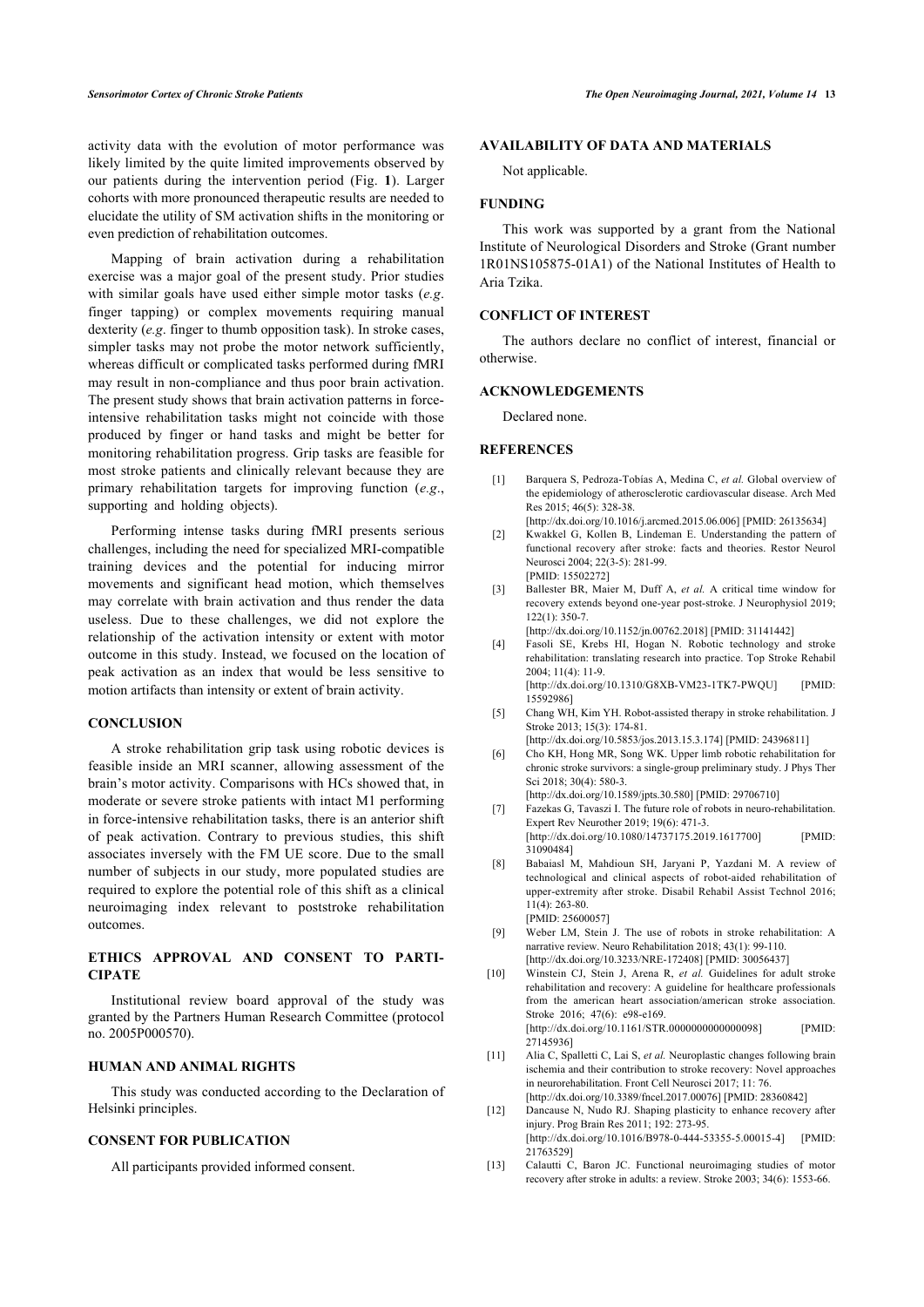[\[http://dx.doi.org/10.1161/01.STR.0000071761.36075.A6](http://dx.doi.org/10.1161/01.STR.0000071761.36075.A6)] [PMID: [12738893\]](http://www.ncbi.nlm.nih.gov/pubmed/12738893)

- <span id="page-6-13"></span><span id="page-6-0"></span>[14] Plow EB, Sankarasubramanian V, Cunningham DA, *et al.* Models to tailor brain stimulation therapies in stroke. Neural Plast 2016; 2016: 4071620. [\[http://dx.doi.org/10.1155/2016/4071620\]](http://dx.doi.org/10.1155/2016/4071620) [PMID: [27006833](http://www.ncbi.nlm.nih.gov/pubmed/27006833)]
- <span id="page-6-14"></span><span id="page-6-1"></span>[15] Khedr EM, Ahmed MA, Fathy N, Rothwell JC. Therapeutic trial of repetitive transcranial magnetic stimulation after acute ischemic stroke. Neurology 2005; 65(3): 466-8.  $[http://dx.doi.org/10.1212/01.wnl.0000173067.84247.36] [PMID:$  $[http://dx.doi.org/10.1212/01.wnl.0000173067.84247.36] [PMID:$ [16087918\]](http://www.ncbi.nlm.nih.gov/pubmed/16087918)
- <span id="page-6-15"></span><span id="page-6-2"></span>[16] Brodie SM, Meehan S, Borich MR, Boyd LA. 5 Hz repetitive transcranial magnetic stimulation over the ipsilesional sensory cortex enhances motor learning after stroke. Front Hum Neurosci 2014; 8: 143.
- <span id="page-6-16"></span><span id="page-6-3"></span>[\[http://dx.doi.org/10.3389/fnhum.2014.00143](http://dx.doi.org/10.3389/fnhum.2014.00143)] [PMID: [24711790](http://www.ncbi.nlm.nih.gov/pubmed/24711790)] [17] Pineiro R, Pendlebury S, Johansen-Berg H, Matthews PM. Functional
- <span id="page-6-17"></span>MRI detects posterior shifts in primary sensorimotor cortex activation after stroke: evidence of local adaptive reorganization? Stroke 2001; 32(5): 1134-9.
- [\[http://dx.doi.org/10.1161/01.STR.32.5.1134\]](http://dx.doi.org/10.1161/01.STR.32.5.1134) [PMID: [11340222](http://www.ncbi.nlm.nih.gov/pubmed/11340222)] [18] Cramer SC, Bastings EP. Mapping clinically relevant plasticity after stroke. Neuropharmacology 2000; 39(5): 842-51.
- [\[http://dx.doi.org/10.1016/S0028-3908\(99\)00258-0](http://dx.doi.org/10.1016/S0028-3908(99)00258-0)] [PMID: [10699449\]](http://www.ncbi.nlm.nih.gov/pubmed/10699449)
- <span id="page-6-18"></span>[19] Laible M, Grieshammer S, Seidel G, Rijntjes M, Weiller C, Hamzei F. Association of activity changes in the primary sensory cortex with successful motor rehabilitation of the hand following stroke. Neurorehabil Neural Repair 2012; 26(7): 881-8. [\[http://dx.doi.org/10.1177/1545968312437939](http://dx.doi.org/10.1177/1545968312437939)] [PMID: [22396499\]](http://www.ncbi.nlm.nih.gov/pubmed/22396499)
- <span id="page-6-19"></span>[20] Calautti C, Leroy F, Guincestre JY, Baron JC. Displacement of primary sensorimotor cortex activation after subcortical stroke: a longitudinal PET study with clinical correlation. Neuroimage 2003; 19(4): 1650-4. [\[http://dx.doi.org/10.1016/S1053-8119\(03\)00205-2](http://dx.doi.org/10.1016/S1053-8119(03)00205-2)] [PMID:

<span id="page-6-5"></span>[12948719\]](http://www.ncbi.nlm.nih.gov/pubmed/12948719) [21] Schaechter JD, Moore CI, Connell BD, Rosen BR, Dijkhuizen RM. Structural and functional plasticity in the somatosensory cortex of

- <span id="page-6-20"></span>chronic stroke patients. Brain 2006; 129(Pt 10): 2722-33. [\[http://dx.doi.org/10.1093/brain/awl214](http://dx.doi.org/10.1093/brain/awl214)] [PMID: [16921177\]](http://www.ncbi.nlm.nih.gov/pubmed/16921177) [22] Carey LM, Abbott DF, Egan GF, *et al.* Evolution of brain activation
- <span id="page-6-21"></span><span id="page-6-4"></span>with good and poor motor recovery after stroke. Neurorehabil Neural Repair 2006; 20(1): 24-41. [\[http://dx.doi.org/10.1177/1545968305283053](http://dx.doi.org/10.1177/1545968305283053)] [PMID: [16467276\]](http://www.ncbi.nlm.nih.gov/pubmed/16467276)
- <span id="page-6-22"></span><span id="page-6-6"></span>[23] Weiller C, Ramsay SC, Wise RJ, Friston KJ, Frackowiak RS. Individual patterns of functional reorganization in the human cerebral cortex after capsular infarction. Ann Neurol 1993; 33(2): 181-9. [\[http://dx.doi.org/10.1002/ana.410330208](http://dx.doi.org/10.1002/ana.410330208)] [PMID: [8434880](http://www.ncbi.nlm.nih.gov/pubmed/8434880)]
- <span id="page-6-7"></span>[24] Calautti C, Leroy F, Guincestre JY, Baron JC. Dynamics of motor network overactivation after striatocapsular stroke: a longitudinal PET study using a fixed-performance paradigm. Stroke 2001; 32(11): 2534-42.
- <span id="page-6-23"></span><span id="page-6-8"></span>[\[http://dx.doi.org/10.1161/hs1101.097401](http://dx.doi.org/10.1161/hs1101.097401)] [PMID: [11692013\]](http://www.ncbi.nlm.nih.gov/pubmed/11692013) [25] Seitz RJ, Höflich P, Binkofski F, Tellmann L, Herzog H, Freund HJ. Role of the premotor cortex in recovery from middle cerebral artery infarction. Arch Neurol 1998; 55(8): 1081-8. [\[http://dx.doi.org/10.1001/archneur.55.8.1081](http://dx.doi.org/10.1001/archneur.55.8.1081)] [PMID: [9708958\]](http://www.ncbi.nlm.nih.gov/pubmed/9708958)
- <span id="page-6-24"></span><span id="page-6-9"></span>[26] Schaechter JD, Perdue KL, Wang R. Structural damage to the corticospinal tract correlates with bilateral sensorimotor cortex reorganization in stroke patients. Neuroimage 2008; 39(3): 1370-82.<br>[http://dx.doi.org/10.1016/j.neuroimage.2007.09.0711 [PMID]  $[http://dx.doi.org/10.1016/j.neuroimage.2007.09.071]$ [18024157\]](http://www.ncbi.nlm.nih.gov/pubmed/18024157)
- <span id="page-6-26"></span><span id="page-6-25"></span><span id="page-6-10"></span>[27] Ottensmeyer M P, Li S, De Novi G, Tzika A A. Functional MRI in conjunction with a novel MRI-compatible hand-induced robotic device to evaluate rehabilitation of individuals recovering from hand grip deficits.J Vis Exp 2019; (153). [\[http://dx.doi.org/10.3791/59420\]](http://dx.doi.org/10.3791/59420)
- <span id="page-6-11"></span>[28] Mayka MA, Corcos DM, Leurgans SE, Vaillancourt DE. Threedimensional locations and boundaries of motor and premotor cortices as defined by functional brain imaging: a meta-analysis. Neuroimage 2006; 31(4): 1453-74.

[\[http://dx.doi.org/10.1016/j.neuroimage.2006.02.004\]](http://dx.doi.org/10.1016/j.neuroimage.2006.02.004) [PMID: [16571375\]](http://www.ncbi.nlm.nih.gov/pubmed/16571375)

<span id="page-6-28"></span><span id="page-6-27"></span><span id="page-6-12"></span>[29] Page SJ, Fulk GD, Boyne P. Clinically important differences for the upper-extremity Fugl-Meyer Scale in people with minimal to moderate impairment due to chronic stroke. Phys Ther 2012; 92(6): 791-8. [\[http://dx.doi.org/10.2522/ptj.20110009](http://dx.doi.org/10.2522/ptj.20110009)] [PMID: [22282773\]](http://www.ncbi.nlm.nih.gov/pubmed/22282773)

- [30] Mintzopoulos D, Khanicheh A, Konstas AA, *et al.* Functional MRI of rehabilitation in chronic stroke patients using novel MR-compatible hand robots. Open Neuroimaging J 2008; 2: 94-101. [\[http://dx.doi.org/10.2174/1874440000802010094\]](http://dx.doi.org/10.2174/1874440000802010094) [PMID: [19526075\]](http://www.ncbi.nlm.nih.gov/pubmed/19526075)
- [31] Favre I, Zeffiro TA, Detante O, Krainik A, Hommel M, Jaillard A. Upper limb recovery after stroke is associated with ipsilesional primary motor cortical activity: a meta-analysis. Stroke 2014; 45(4): 1077-83. [\[http://dx.doi.org/10.1161/STROKEAHA.113.003168\]](http://dx.doi.org/10.1161/STROKEAHA.113.003168) [PMID:
- [24525953\]](http://www.ncbi.nlm.nih.gov/pubmed/24525953) [32] Borich M R, Brodie S M, Gray W A, Ionta S, Boyd L A. Understanding the role of the primary somatosensory cortex:
- Opportunities for rehabilitation. Neuropsychologia 2015; 79(Pt B): 246-55. [33] Wolpert DM, Ghahramani Z, Jordan MI. An internal model for
- sensorimotor integration. Science 1995; 269(5232): 1880-2. [\[http://dx.doi.org/10.1126/science.7569931](http://dx.doi.org/10.1126/science.7569931)] [PMID: [7569931](http://www.ncbi.nlm.nih.gov/pubmed/7569931)]
- [34] Kleinfeld D, Ahissar E, Diamond ME. Active sensation: insights from the rodent vibrissa sensorimotor system. Curr Opin Neurobiol 2006; 16(4): 435-44.

[\[http://dx.doi.org/10.1016/j.conb.2006.06.009\]](http://dx.doi.org/10.1016/j.conb.2006.06.009) [PMID: [16837190](http://www.ncbi.nlm.nih.gov/pubmed/16837190)]

- [35] Lee S, Carvell GE, Simons DJ. Motor modulation of afferent somatosensory circuits. Nat Neurosci 2008; 11(12): 1430-8. [\[http://dx.doi.org/10.1038/nn.2227](http://dx.doi.org/10.1038/nn.2227)] [PMID: [19011625\]](http://www.ncbi.nlm.nih.gov/pubmed/19011625)
- [36] Matyas F, Sreenivasan V, Marbach F, *et al.* Motor control by sensory cortex. Science 2010; 330(6008): 1240-3.
- [\[http://dx.doi.org/10.1126/science.1195797](http://dx.doi.org/10.1126/science.1195797)] [PMID: [21109671\]](http://www.ncbi.nlm.nih.gov/pubmed/21109671) [37] Sakamoto T, Porter LL, Asanuma H. Long-lasting potentiation of
- synaptic potentials in the motor cortex produced by stimulation of the sensory cortex in the cat: a basis of motor learning. Brain Res 1987: 413(2): 360-4.
- [\[http://dx.doi.org/10.1016/0006-8993\(87\)91029-8\]](http://dx.doi.org/10.1016/0006-8993(87)91029-8) [PMID: [3607486\]](http://www.ncbi.nlm.nih.gov/pubmed/3607486) [38] Harrison TC, Silasi G, Boyd JD, Murphy TH. Displacement of sensory maps and disorganization of motor cortex after targeted stroke in mice. Stroke 2013; 44(8): 2300-6. [\[http://dx.doi.org/10.1161/STROKEAHA.113.001272\]](http://dx.doi.org/10.1161/STROKEAHA.113.001272) [PMID: 237439731
- [39] Winship IR, Murphy TH. Remapping the somatosensory cortex after stroke: insight from imaging the synapse to network. Neuroscientist 2009; 15(5): 507-24. [\[http://dx.doi.org/10.1177/1073858409333076](http://dx.doi.org/10.1177/1073858409333076)] [PMID: [19622841](http://www.ncbi.nlm.nih.gov/pubmed/19622841)]
- [40] Zhang J, Meng L, Qin W, Liu N, Shi FD, Yu C. Structural damage and functional reorganization in ipsilesional m1 in well-recovered patients with subcortical stroke. Stroke 2014; 45(3): 788-93. [\[http://dx.doi.org/10.1161/STROKEAHA.113.003425\]](http://dx.doi.org/10.1161/STROKEAHA.113.003425) [PMID: [24496396\]](http://www.ncbi.nlm.nih.gov/pubmed/24496396)
- [41] Tombari D, Loubinoux I, Pariente J, *et al.* A longitudinal fMRI study: in recovering and then in clinically stable sub-cortical stroke patients. Neuroimage 2004; 23(3): 827-39. [\[http://dx.doi.org/10.1016/j.neuroimage.2004.07.058](http://dx.doi.org/10.1016/j.neuroimage.2004.07.058)] [PMID: [15528083\]](http://www.ncbi.nlm.nih.gov/pubmed/15528083)
- [42] Wang L, Yu C, Chen H, *et al.* Dynamic functional reorganization of the motor execution network after stroke. Brain 2010; 133(Pt 4): 1224-38.

[\[http://dx.doi.org/10.1093/brain/awq043\]](http://dx.doi.org/10.1093/brain/awq043) [PMID: [20354002\]](http://www.ncbi.nlm.nih.gov/pubmed/20354002)

[43] Kreisel SH, Hennerici MG, Bäzner H. Pathophysiology of stroke rehabilitation: the natural course of clinical recovery, use-dependent plasticity and rehabilitative outcome. Cerebrovasc Dis 2007; 23(4): 243-55.

[\[http://dx.doi.org/10.1159/000098323\]](http://dx.doi.org/10.1159/000098323) [PMID: [17192704\]](http://www.ncbi.nlm.nih.gov/pubmed/17192704)

- [44] Stroemer RP, Kent TA, Hulsebosch CE. Neocortical neural sprouting, synaptogenesis, and behavioral recovery after neocortical infarction in rats. Stroke 1995; 26(11): 2135-44.
- [\[http://dx.doi.org/10.1161/01.STR.26.11.2135](http://dx.doi.org/10.1161/01.STR.26.11.2135)] [PMID: [7482662](http://www.ncbi.nlm.nih.gov/pubmed/7482662)] [45] Carmichael ST. Plasticity of cortical projections after stroke. Neuroscientist 2003; 9(1): 64-75.
	- [\[http://dx.doi.org/10.1177/1073858402239592](http://dx.doi.org/10.1177/1073858402239592)] [PMID: [12580341](http://www.ncbi.nlm.nih.gov/pubmed/12580341)]
- [46] Jaillard A, Martin CD, Garambois K, Lebas JF, Hommel M. Vicarious function within the human primary motor cortex? A longitudinal fMRI stroke study. Brain 2005; 128(Pt 5): 1122-38. [\[http://dx.doi.org/10.1093/brain/awh456\]](http://dx.doi.org/10.1093/brain/awh456) [PMID: [15728652\]](http://www.ncbi.nlm.nih.gov/pubmed/15728652)
- [47] Sharma N, Baron JC, Rowe JB. Motor imagery after stroke: relating outcome to motor network connectivity. Ann Neurol 2009; 66(5): 604-16.

[\[http://dx.doi.org/10.1002/ana.21810](http://dx.doi.org/10.1002/ana.21810)] [PMID: [19938103](http://www.ncbi.nlm.nih.gov/pubmed/19938103)]

[48] Ward NS, Brown MM, Thompson AJ, Frackowiak RS. Neural correlates of outcome after stroke: a cross-sectional fMRI study. Brain